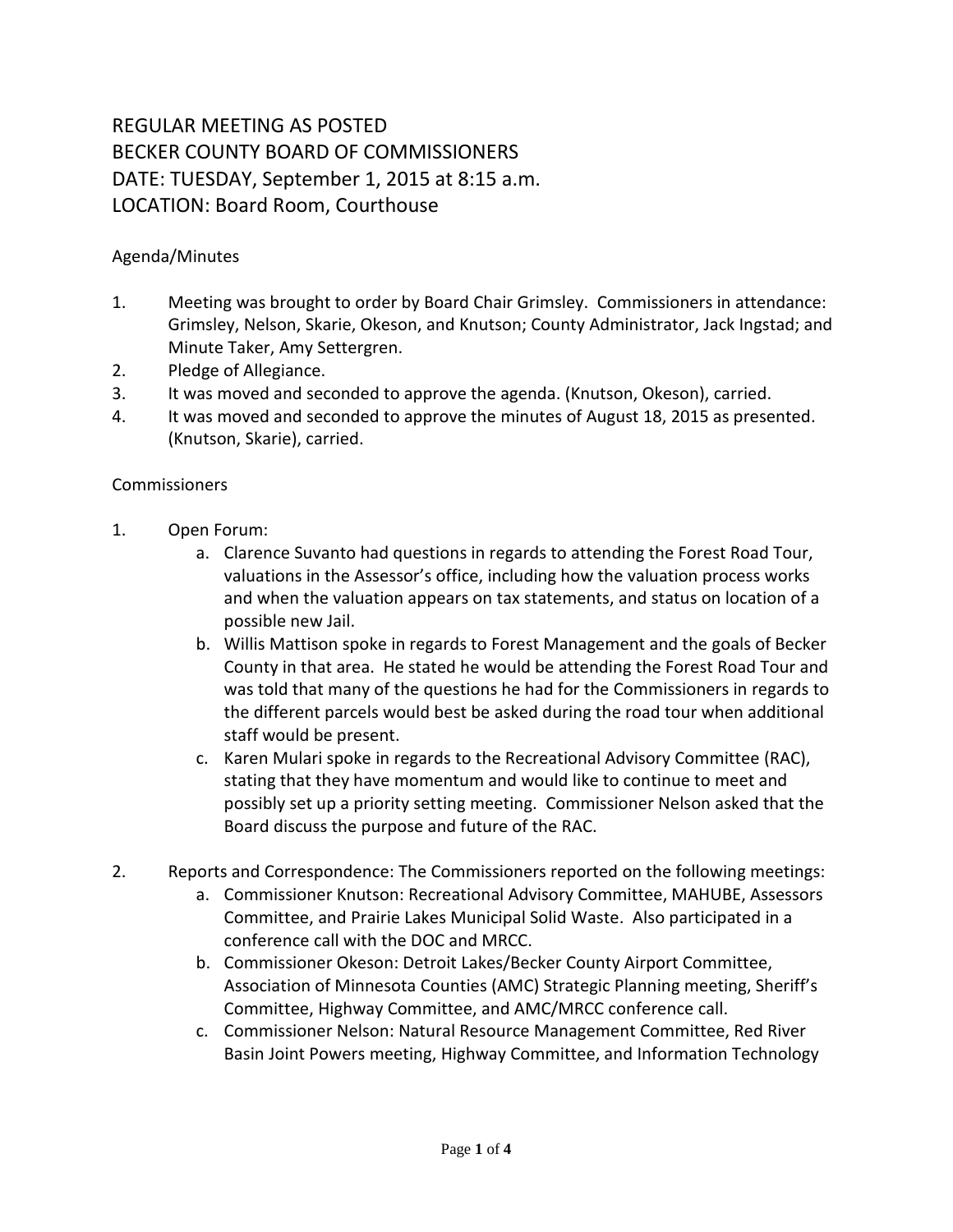Committee. It was the consensus of the Board to give direction to the IT Committee direction to move forward with reviewing and updating the Cell Phone Policy.

- d. Commissioner Skarie: No committee meetings to report on. Did attend the Minnesota State Fair to see the Becker County participants in the different competitions.
- e. Commissioner Grimsley: Development Achievement Center (DAC) Recreational Advisory Committee, Historical Society Committee, Redesign Committee and Finance Committee.
- 3. Appointments: None.
- 4. Budget Discussion
	- a. Mr. Ingstad provided a brief overview of the positions that are currently included in the budget and the Board opened the floor for Department Heads to discuss other positions that are not currently included.
		- i. Auditor-Treasurer Mary Hendrickson requested consideration for filling the vacant Highway Accountant and Deputy Auditor positions. Discussion on either full-time or part-time employees.
		- ii. Commissioner Skarie discussed the MNChoices positions, stating that one is included in the budget, however there might be a need for an additional one later in the 2016 year which can be discussed and determined later.
		- iii. EDA Coordinator, Guy Fisher, asked if there needed to be budget dollars for Dunton Locks project; Commissioners stated the budget does have dollars under Natural Resources for different projects.
	- b. Continued discussion will occur at the next Commissioner Board meeting scheduled for September 15, 2015.
- 5. University of MN and Becker County Extension Agreement.
	- a. It was moved and seconded to approve the agreement between the University of MN and Becker County for providing Extension programs locally and employing Extension staff; and to authorize the Board Chair to execute said agreement. (Skarie, Nelson), carried.
	- b. Commissioner Knutson stated he would like Commissioner Nelson to invite the 4-H Coordinator back to visit with the Board.

Buffalo Red River Watershed District (BRRWD): Bruce Albright, Board Manager presented:

- 1. Mr. Albright provided an update on the BRRWD and about the potential joining with the Red River Water Management Board (RRWMB).
- 2. Clinton Danielson asked a few questions regarding Mr. Albright's position of employment.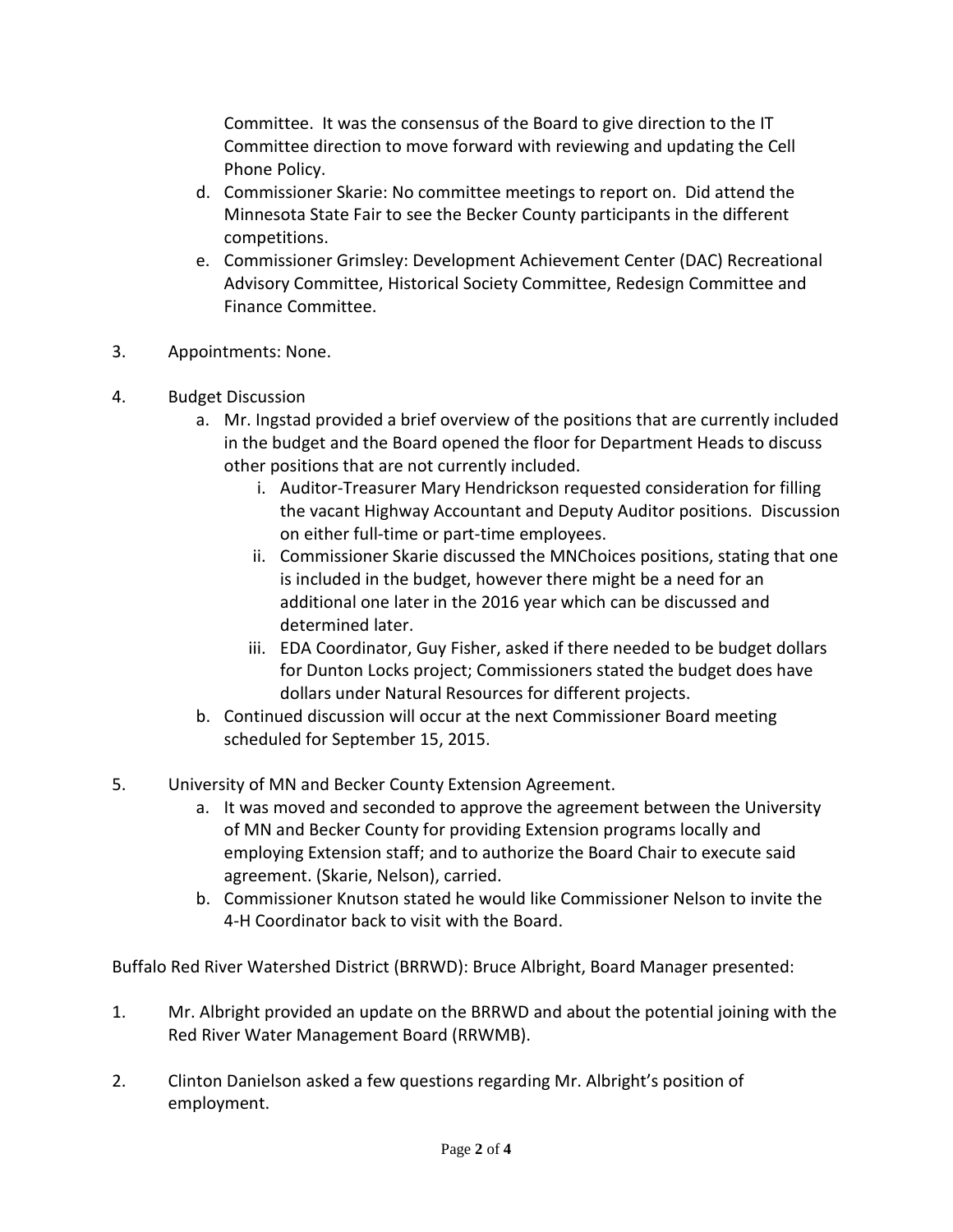Auditor-Treasurer: Mary Hendrickson presented:

- 1. Licenses and Permits: None
- 2. June 2015 Cash Comparison & Investment Summary
	- a. It was moved and seconded to accept the June 2015 Cash Comparison and Investment Summary as presented. (Okeson, Skarie), carried.

Finance Committee: Mary Hendrickson presented:

- 1. It was moved and seconded to approve the Regular Claims, Auditor's Warrants, and Over 90-Day Claims as follows:
	- a. Auditor's Warrants (Tuesday Bills):
		- i. 08/20/2015 in the amount of \$406,505.70
		- ii. 08/25/2015 in the amount of \$16,821.51
	- b. Over 90-Day Claims:
		- i. Larry Knutson Expense Report in the amount of \$664.95 included May charges.
	- ii. West Group in the amount of \$582.00 invoice just received. (Knutson, Nelson), carried.
- 2. It was moved and seconded to approve the purchase of furniture from Hannaher's of Fargo at a cost of \$5,661.91 for the Probation Department. (Nelson, Knutson), carried.
- 3. It was moved and seconded to approve Resolution #09-15-1C authorizing the Transit Department to purchase through the State of Minnesota Department of Transportation Cooperative Procurement Process a new transit bus and that Jack Ingstad as County Administrator and Ben Grimsley as Chair of Becker County Board of Commissioner be authorized to execute the grant contract with MnDOT. (Okeson, Knutson), carried.

## Assessor: Steve Carlson presented:

1. It was moved and seconded to approve the abatement for PIN #: 12.8052.000 in the tax district of Forest, in the amount of \$24.00; taxpayer claims the deck was removed before the assessment date. (Nelson, Knutson), carried.

Clay-Becker Drug Court/Veteran's Court: Gretchen Thilmony and Don Kautzmann, Clay-Becker Drug Court Coordinator, presented:

1. Mrs. Thilmony and Mr. Kautzman gave a brief update on Veteran's Court and the Clay-Becker Drug Court. Funding of \$10,000 is already included in the 2016 Budget for the Clay-Becker Drug Court.